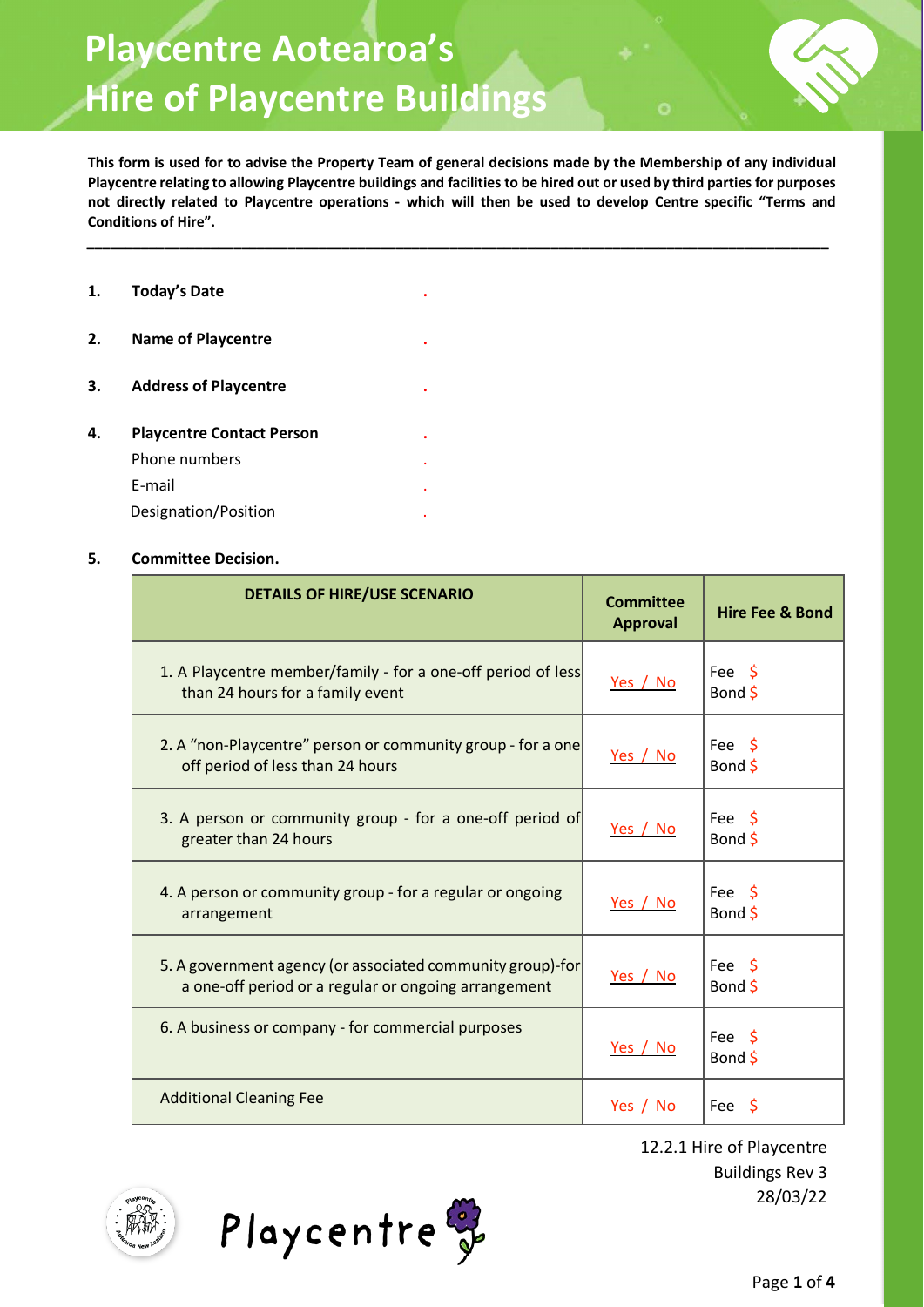## **6. Specific Information About the Facilities**

Areas/Items You Cannot Use *(e.g. play equipment, consumables, tea/coffee supplies, office equipment, children's work)*

The location of the BWOF Certificate The maximum number of people able to use the premises at any time The location of any Alarm Panel Any relevant alarm code The location of the fuse box The location of the off-on switch or remote for any heating unit The location of cleaning materials, spare toilet paper, etc Is the Playcentre "Nut-Free" Is the Playcentre "*Anything else*-Free" Any Other Specific information

- **8. Specific Health & Safety Information About the Facilities**  *should include (but not be limited to):* The location of a list of any hazards The location of the First Aid Kit Any Other Specific H/S information
- **9. Specific Fire Safety Information About the Facilities**  *should include (but not be limited to):* Location of the Fire Evacuation Plan Location of the Emergency Exits Location of the Fire Alarm switch Location of the Fire Extinguishers Location of the Fire Hose Location of the Fire Evacuation Point
- **10. Beginning of Hire Period Information -** *should include (but not be limited to) providing specific details of how the hirer will gain access to the keys, etc of the building and facilities:*



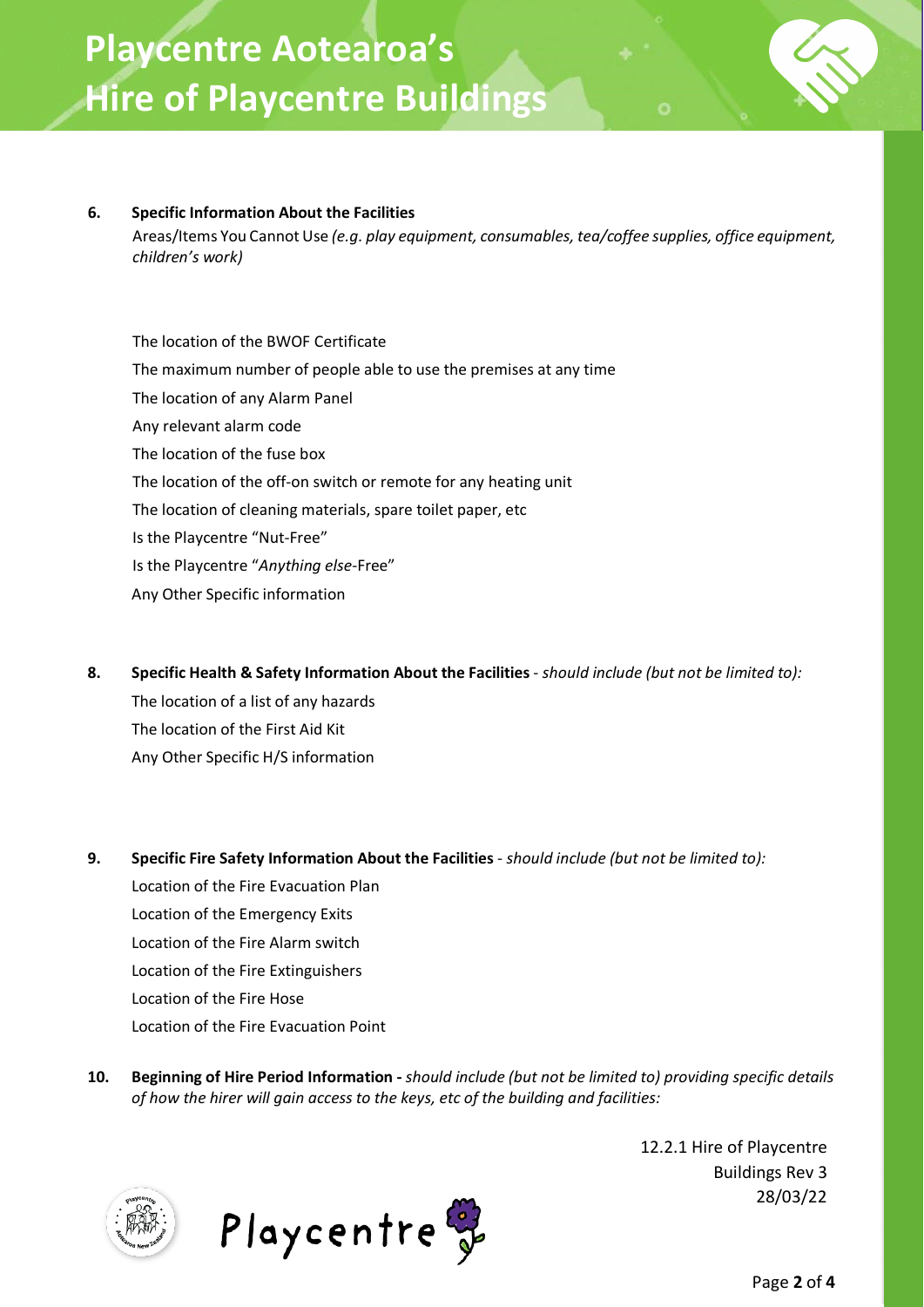- **11. End of Hire Period Information -** *should include (but not be limited to) providing specific details of what the hirer is expected to do at the end of the hire period - e.g. where/when to return keys, what cleaning needs to be carried out, etc.:*
- **12. Centre Specific Cleaning Arrangements -** *(should include (but not be limited to) providing the location of cleaning equipment, any specific cleaning processes used in your Centre (e.g. specific coloured cloths for specific areas) Excludes processes and procedures outlined in the Hire Cleaning Protocol:*
- **13. Specific Additional Information About the Playcentre**  *(should include (but not be limited to) providing details of any other specific information that applies to your particular Playcentre that is not covered above that the hirer will need to know:*
- **14. Emergency Contact Details -** *providing information about any representatives of the Playcentre who can be contacted by the hirer should any unexpected development occur during the hire period*

1st Playcentre contact person Phone numbers E-mail Designation/Position

2nd Playcentre contact person Phone numbers E-mail Designation/Position

3rd Playcentre contact person Phone numbers E-mail Designation/Position